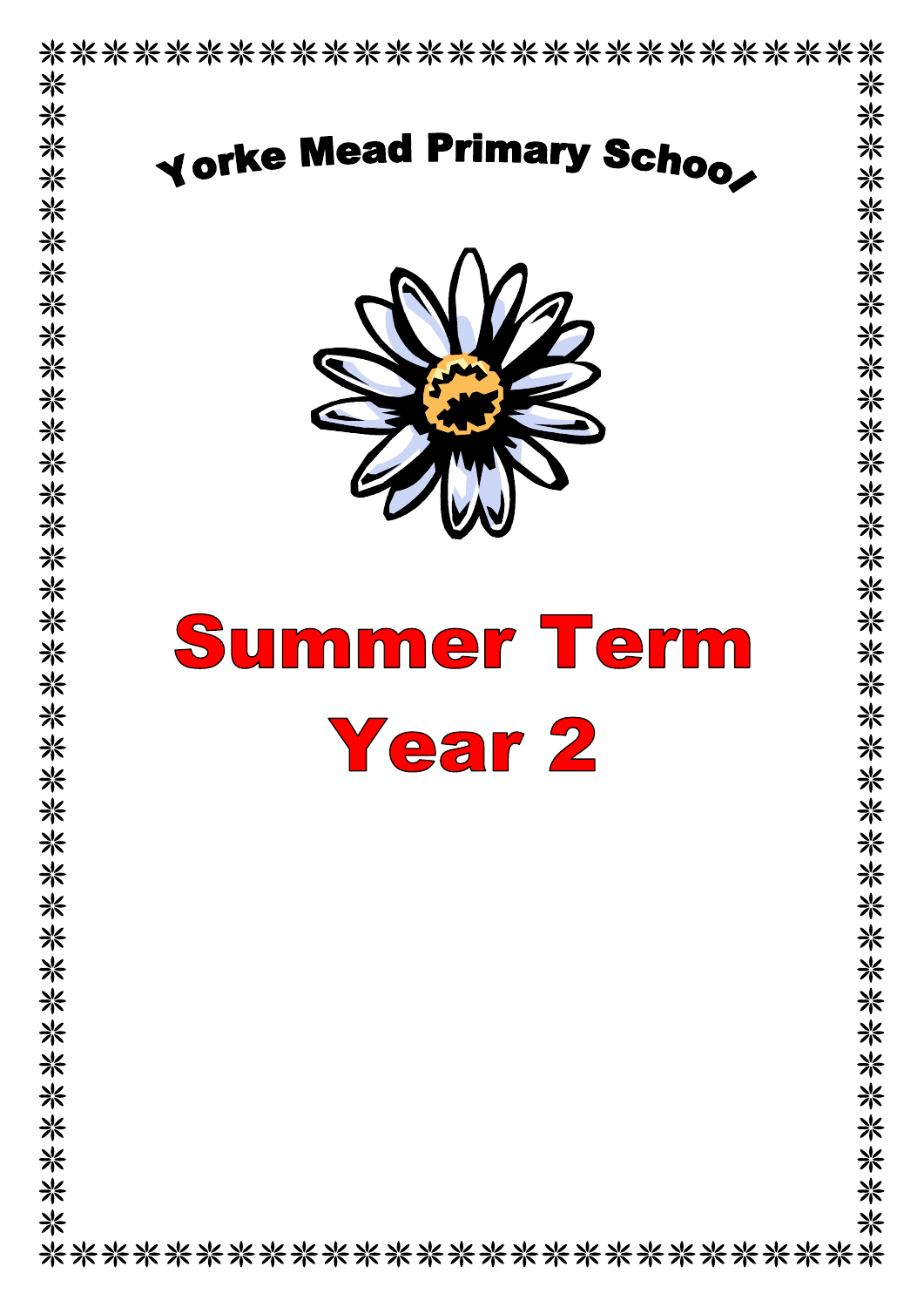|                          | <b>Welcome to the summer term!</b>                                                                                                                                                                                                                                                                                                                                                            |
|--------------------------|-----------------------------------------------------------------------------------------------------------------------------------------------------------------------------------------------------------------------------------------------------------------------------------------------------------------------------------------------------------------------------------------------|
|                          | So, the summer term is upon us already! Your children worked incredibly hard during the spring<br>term; with your help and support, we look forward to enjoying a successful final term together.                                                                                                                                                                                             |
| <b>Book bag</b>          | Things to bring to school                                                                                                                                                                                                                                                                                                                                                                     |
|                          | I need my book bag and reading book every day. My reading book will be checked to see if it<br>needs changing on a Monday, Wednesday and Friday. Please write in my<br>reading record so that my teacher knows I have read and tuck the book inside<br>the reading record to keep them together.                                                                                              |
| into my book bag.        | To keep our reading books in good condition please DO NOT put water bottles                                                                                                                                                                                                                                                                                                                   |
| <b>PE Kit</b>            |                                                                                                                                                                                                                                                                                                                                                                                               |
|                          | I need a pair of black shorts, trainers/plimsolls and a red t-shirt for PE. As the<br>weather gets colder, I will also need a pair of tracksuit bottoms and a sweatshirt<br>as we will do outdoor PE. I need my full PE kit in school every day. My PE kit<br>should stay in school and just be brought home at the end of each half term.<br>Our PE days this term are Tuesday and Thursday. |
| <b>A Bottle of Water</b> |                                                                                                                                                                                                                                                                                                                                                                                               |
| No juice please.         | Sipping water throughout the day helps to keep my brain active. I need to bring a bottle of<br>water to school each day. I will bring my water bottle home each night so that it can be<br>washed and refilled ready for the next day.                                                                                                                                                        |
| <b>Snack</b>             | It can be a long time from breakfast until lunch time for a little tummy. Please can<br>I bring a healthy snack to eat during break times.                                                                                                                                                                                                                                                    |
| <b>Coats and Hats</b>    |                                                                                                                                                                                                                                                                                                                                                                                               |
|                          | With the changeable weather even in summertime, I will always need to have a<br>jacket in school in case it turns cold or rains, and in warm weather, please can I<br>bring a sunhat for outdoor activities and sun cream. I should apply the sun<br>cream before I come to school on sunny days.                                                                                             |
| <b>Library Books</b>     |                                                                                                                                                                                                                                                                                                                                                                                               |
|                          | We will continue to have library time each week. I will choose a library book and<br>bring this home. I need to bring my book back to school the following week so that I<br>can choose a new one.                                                                                                                                                                                            |
|                          | ***************************                                                                                                                                                                                                                                                                                                                                                                   |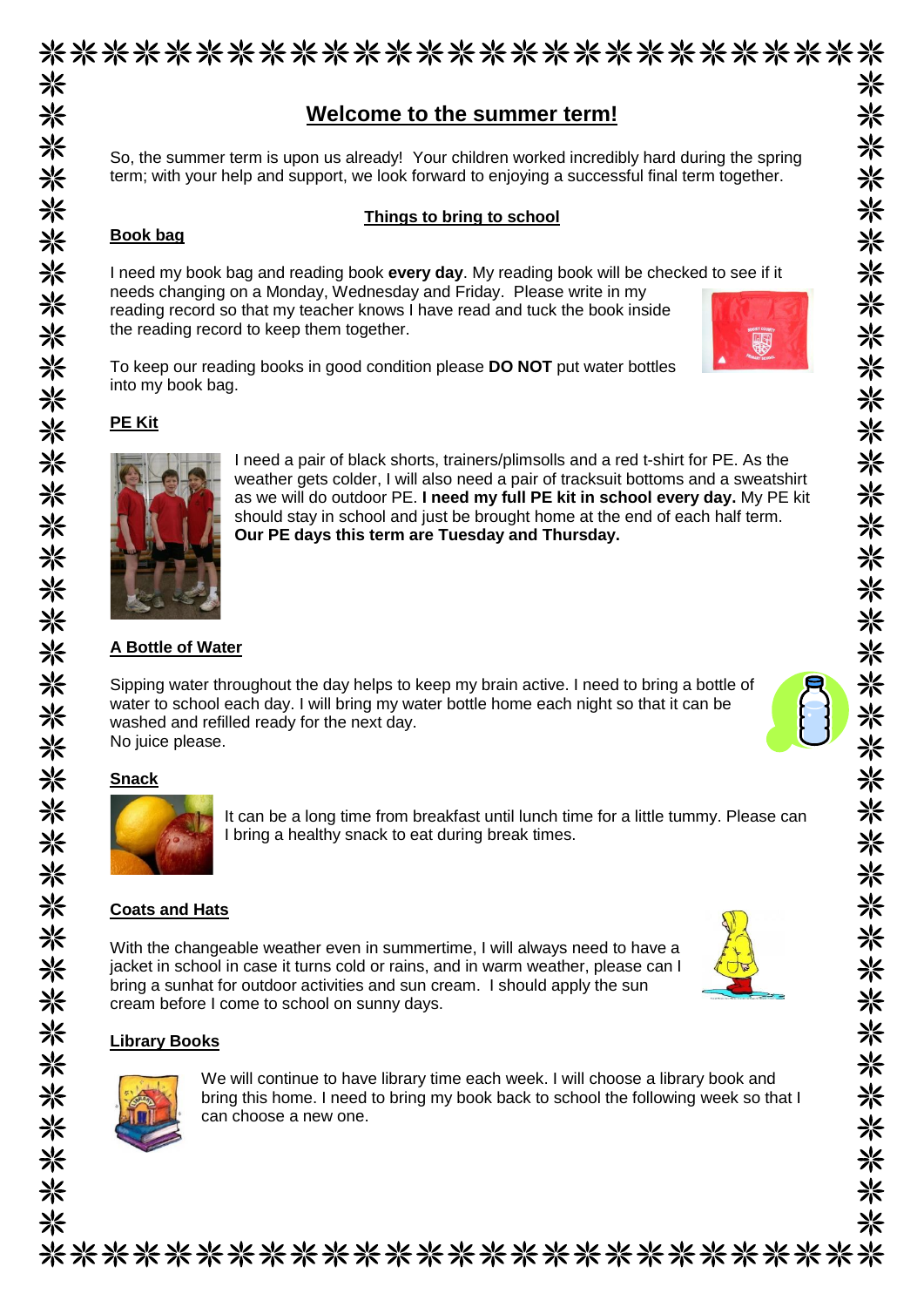|                                                      | My Day at School                                                                                   |                   |                                                                                                                                                                                             |                       |                                                                                                                                                                                                                                                                                                                                                                                                                                                                                                                                                                                                                                                                                                     |             |                         |              |                     |                     |                                     |                                    |
|------------------------------------------------------|----------------------------------------------------------------------------------------------------|-------------------|---------------------------------------------------------------------------------------------------------------------------------------------------------------------------------------------|-----------------------|-----------------------------------------------------------------------------------------------------------------------------------------------------------------------------------------------------------------------------------------------------------------------------------------------------------------------------------------------------------------------------------------------------------------------------------------------------------------------------------------------------------------------------------------------------------------------------------------------------------------------------------------------------------------------------------------------------|-------------|-------------------------|--------------|---------------------|---------------------|-------------------------------------|------------------------------------|
| my book bag.                                         |                                                                                                    |                   | When I come into the classroom I will organise myself. Each morning I will take my reading<br>record and reading book, any letters for my teacher and any homework I need to hand in out of |                       |                                                                                                                                                                                                                                                                                                                                                                                                                                                                                                                                                                                                                                                                                                     |             |                         |              |                     |                     |                                     |                                    |
|                                                      | remember to check it each night.                                                                   |                   |                                                                                                                                                                                             |                       | We usually do our English work, guided reading and maths in the morning, and our topic work<br>including art, history, music, geography, P4C, science etc. activities in the afternoon. We do try to<br>link our work together so that our English and maths work is also part of our topic work.<br>We have a playtime in the morning and afternoon. This helps us to practise our gross motor skills<br>and also helps us towards the daily recommended one hour a day exercise all children should<br>have. In the afternoon we all take part in the daily mile which lasts for 10 minutes.<br>At the end of the day I will put my reading book and any letters back into my book bag, so please |             |                         |              |                     |                     |                                     |                                    |
| ŀ÷<br>8.45                                           | happening in school each day.<br>Yorke Mead Weekly Timetable: Year 2 Summer Term<br>$9.00 - 10.00$ | $10.00 - 10.25$   | $10.25 -$                                                                                                                                                                                   | 10.40                 | Here is a copy of our timetable for the week. Please note that it is subject to change each week,<br>depending on the curriculum demands, but we hope it will give you an idea about what might be<br>$11.00 - 12.00$                                                                                                                                                                                                                                                                                                                                                                                                                                                                               | 12          | 1                       | $1 -$        | $1.00 - 2.00$       | 2.00                | $2.15 - 2.45$                       | $3 -$                              |
| 9am                                                  |                                                                                                    |                   | 10.40                                                                                                                                                                                       |                       |                                                                                                                                                                                                                                                                                                                                                                                                                                                                                                                                                                                                                                                                                                     |             |                         | 1.15         |                     |                     |                                     | 3.15                               |
|                                                      |                                                                                                    |                   |                                                                                                                                                                                             | 11am                  |                                                                                                                                                                                                                                                                                                                                                                                                                                                                                                                                                                                                                                                                                                     |             |                         |              |                     | 2.15                |                                     |                                    |
| Monday                                               | English                                                                                            | Guided<br>Reading |                                                                                                                                                                                             | Asse<br>mbly          | Maths                                                                                                                                                                                                                                                                                                                                                                                                                                                                                                                                                                                                                                                                                               |             |                         | Phonics      | Science             | Daily Mile<br>Break | Science                             |                                    |
| Tuesday<br>Was                                       | English                                                                                            | Guided<br>Reading |                                                                                                                                                                                             | Asse<br>mbly          | Maths                                                                                                                                                                                                                                                                                                                                                                                                                                                                                                                                                                                                                                                                                               |             | eg<br>is.               | ř<br>Phonics | C: P.E<br>HC: music | Daily mile<br>Break | C:<br>phonics/music<br>HC: P.E      |                                    |
| h<br>Han<br>Wednes<br>ds<br>Mor<br>ĝ<br>ning<br>acti | English                                                                                            | Phonics           | Wash Hands Pl                                                                                                                                                                               | Class<br>Asse<br>mbly | R.E.<br>PPA                                                                                                                                                                                                                                                                                                                                                                                                                                                                                                                                                                                                                                                                                         | <b>UNCH</b> | df                      |              | Maths               | Brea                | Guided<br>Mental<br>maths<br>galing | Story<br>Home<br>Time <sup>2</sup> |
| vity<br>Thursday                                     | English                                                                                            | Guided<br>Reading | E Wash Hands                                                                                                                                                                                | Asse<br>mbly          | Maths                                                                                                                                                                                                                                                                                                                                                                                                                                                                                                                                                                                                                                                                                               | <b>Wash</b> | <b>ul</b><br>ne<br>\$\$ | Spellings    | HC: PE<br>C: PSHE   | Daily mile<br>Break | HC: PSHE<br>C: P.E.                 |                                    |
| Friday                                               | HC: Computing<br>C: Maths                                                                          | Guided<br>Reading |                                                                                                                                                                                             | Asse<br>mbly          | HC: Maths<br>C: Computing                                                                                                                                                                                                                                                                                                                                                                                                                                                                                                                                                                                                                                                                           |             |                         | Phonics      | Topic               | Daily mile<br>Break | P4C                                 |                                    |
|                                                      | What will I learn?                                                                                 |                   |                                                                                                                                                                                             |                       |                                                                                                                                                                                                                                                                                                                                                                                                                                                                                                                                                                                                                                                                                                     |             |                         |              |                     |                     |                                     |                                    |

## **Home Learning**

I will be given home learning each Friday, which will be linked to our English, Maths, Science or Topic learning. Home learning will usually need to be handed in by the following Wednesday. I will have a weekly spelling test and monthly times table test. Please help me to learn my spellings and times tables at home. It is better to practise these for a few minutes every day rather than just once a week.

\*\*\*\*\*\*\*\*\*\*\*\*\*\*\*\*\*\*\*\*\*\*\*\*\*\*\*\*

SPRING | Under the sea | Explorers

**SUMMER Hot climates - Africa Cold Climates – Arctic & Antarctic**

米

米米米米米米米

米米米米米米米米米米米米米米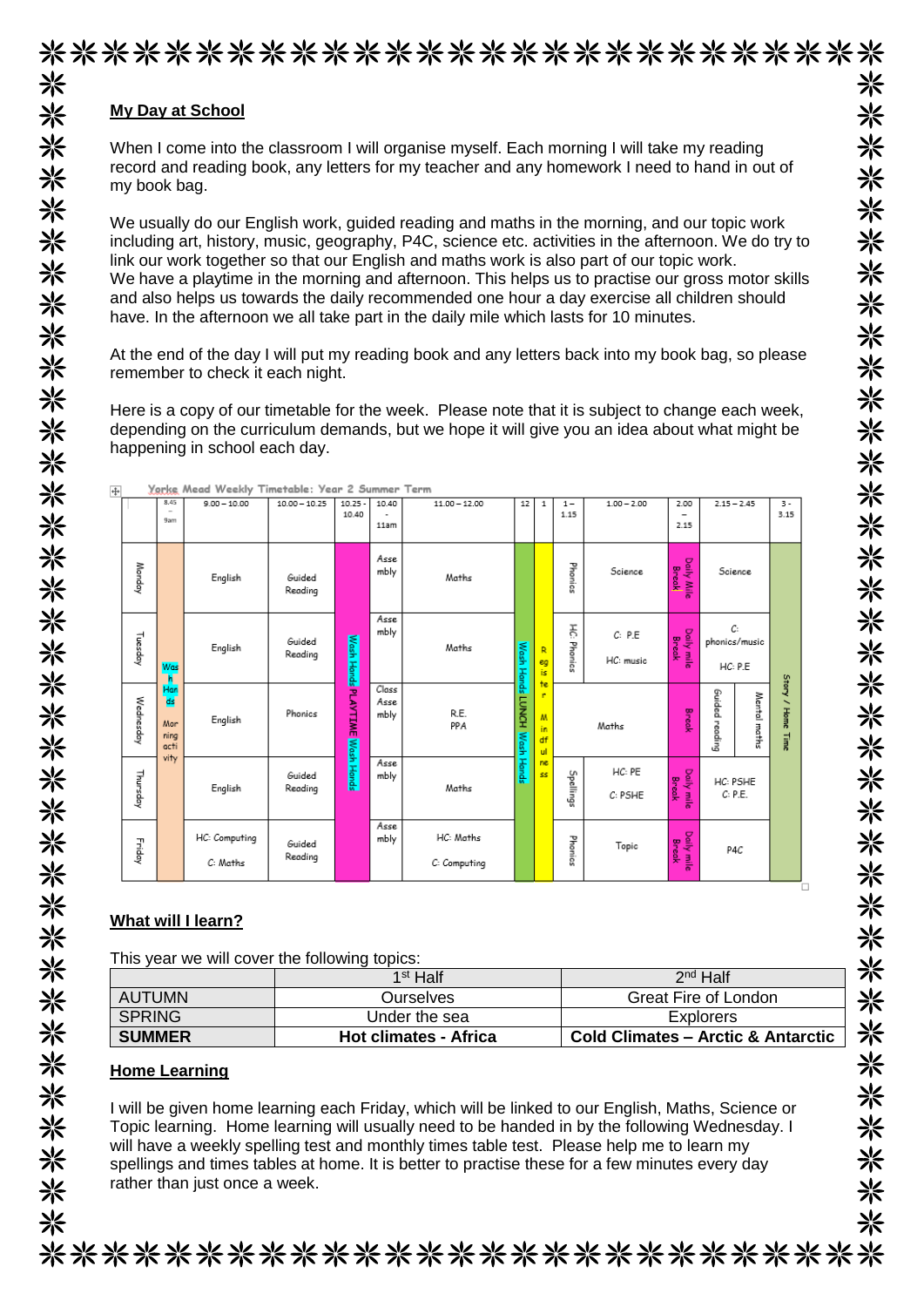\*\*\*\*\*\*\*\*\*\*\*\*\*\*\*\*\*\*\*\*\*\*\*\*\*\*\* 米 米 **Spelling List** 米 Here is a copy of this half term's spelling words. 米 Week 1 Week 2 Week 3 Week 4 Week 5 Week 6 ※ 16/05/22 18/04/22 02/05/22 09/05/22 23/05/22 25/04/22 Focus Focus Focus: Focus: The /o/ Focus: Focus: 米米米米米米米 The suffixes -ful Irregular past tense Adding -ing, -ed, sound spelt a after Words ending in gn Contractions verbs -er and est to -less and -ness w and q, the /er/ and tion, words sound spelt or after words doubling final ending in /zh/ spelt consonant. w. the /or/ sound ar after w 1. swam 1. running 1. careful 1. want 1. lotion  $1. can't$ 2. heard 2. playful 2. wash 2. didn't 2. hopping 2. potion 3. drank 3. cheerful 3. watch 3. option 3. hasn't 3. skipping 4. stood 4. swap 4. joyful 4. frozen 4. couldn't 4. clapped 5. thought 5. jogged 5. hopeless 5. word 5. fallen 5. wouldn't 6. world 6. knew 6. fearless 6. kitten 6. shouldn't 6. popped 7. TII 7. grew 7. fitter 7. homeless 7. work 7. golden 米米米米米米米米米米米米米米米米米米米米 8. spoke 8. bigger 8. happiness 8. war 8. revision 8. you're 9. drew 9. warm 9. division 9. we're 9. wettest 9. sickness 10. wrote 10. thinnest 10. kindness 10. quantity 10. television 10. they're **Reading** I will read to my teacher during guided reading and so I will not necessarily read my reading book in school each week. Some of us will read our reading books each week whilst others will just read them occasionally. Books will only be changed (Monday, Wednesday and Friday) if they have been read at home and this has been recorded in the reading diary. It is important that my reading record is always signed with a comment to help my teacher know how I am getting on with the book. Even if I have previously read a book I have been given, I can still learn and improve my reading skills through reading the book at second or even a third time. On a Monday my teaching assistant will put a stamp in my book if I have had my book signed at least 4 times the previous week. Once I have 10 stamps I will receive my bronze reading award, 20 stamps the silver reading award and 30 the gold reading award. As I go through Year 2, my books will get longer and I may just read a few pages and talk about these each day. I don't have to read the whole book each night, but please do record how much I have read in my diary each time. **Who works in my classroom?**

Year 2 Horse Chestnut: Mrs Bennett, Mrs Williams and Mrs Hands Year 2 Cedar: Mrs Kalyan, Mrs Bentley. We also have Ms Souici who will be teaching and helping us in the classroom this term.

Mr Furlong will also be supporting our PE lessons.

Please feel free to speak to any member of the Year 2 team, if you have any questions. Alternatively, contact us via the year 2 email address: [year.2@yorkemead.herts.sch.uk](mailto:year.2@yorkemead.herts.sch.uk) (we will check emails at least once a week- any urgent emails need to be sent directly to the school office).

## **TWITTER**

Twitter is proving successful at Yorke Mead and it has become a great way for us to keep you updated about what is happening. Remember to follow us to find out what we are up to! Start following now and you won't miss out on anything. @2YorkeMead

\*\*\*\*\*\*\*\*\*\*\*\*\*\*\*\*\*\*\*\*\*\*\*\*\*\*\*

米 米